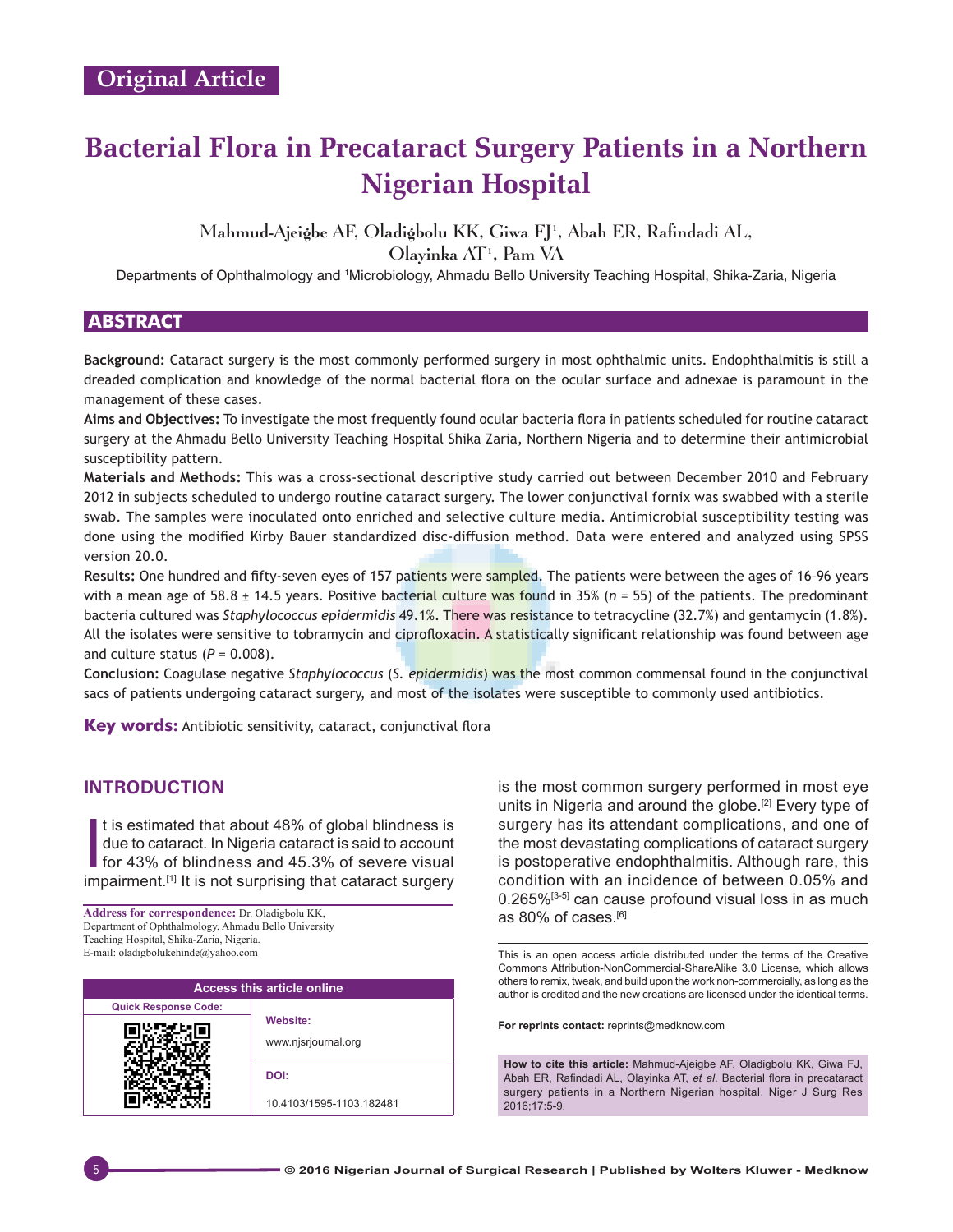Potential sources of causative organisms in cases of postoperative endophthalmitis include peri-ocular flora of patients, contaminated surgical intraocular instruments, and contaminated environment.<sup>[7-9]</sup> Bacteria in the conjunctival sac have been found to play a role in its pathogenesis.<sup>[10-14]</sup> Studies have reported the presence of bacterial colonies in the conjunctival sac of 55–100% of normal patients preoperatively.[15,16]

Conjunctival culture is not routinely done in patients undergoing cataract surgery in the study area. Preventive measures routinely carried out against postoperative endophthalmitis include the instillation of 5% povidone-iodine drops into the conjunctival fornix of all patients, ensuring strict maintenance of aseptic technique during surgery and the use of intra and postoperative antibiotics. Studies have demonstrated the effectiveness of 5% povidone-iodine aqueous solution for the eradication of pathogenic bacteria such as *Streptococcus pneumoniae*, *Staphylococcus aureus*, *Actinomyces pyogenes*, *Actinomyces meiyeri* and *Actinomyces odontolyticus* in the conjunctival surface. There is also a significant reduction in the quantities of *Staphylococcus epidermidis* and *Micrococcus luteus* which are the commonly isolated bacteria flora in the conjunctiva.<sup>[17]</sup>

The normal conjunctival flora develops following birth and the pattern continues to change throughout life.<sup>[18,19]</sup> The pattern of conjunctival flora varies with the environment, age, sex, season, body resistance, and general hygienic conditions.<sup>[20]</sup> Rational use of prophylactic antibiotics is dependent on the knowledge of the resident conjunctival flora and its sensitivity pattern in that environment. This serves as an important tool in the management of patients undergoing cataract surgery or other intraocular surgery.

This study aims to investigate the most frequently found ocular bacteria flora in patients scheduled for routine cataract surgery at the Ahmadu Bello University Teaching Hospital Shika Zaria, Northern Nigeria and to determine their antimicrobial susceptibility pattern.

## **MATERIALS AND METHODS**

This was a cross-sectional descriptive study carried out between December 2010 and February 2012. The subjects were 16 years and above who were scheduled to undergo routine cataract surgery. Excluded were patients with any form of active ocular infection or inflammation, history or presence of blepharitis or conjunctivitis. Also excluded were patients who had previous use of topical eye drops or ointment and systemic antibiotics within the last 3 months. All patients gave full written informed consent, ethical clearance was obtained from the Hospital Ethical Committee and

Only one eye of each of the subjects was sampled (i.e., the eye undergoing surgery). The lower conjunctival fornix was swabbed with a sterile swab. Employing a continuous stroke from the nasal to the temporal side, the swab was rolled to the other side and another stroke was done from the temporal to nasal side. One of the investigators took all the samples with the aid of sterile gloves, a face mask and a cap. No anesthetic or disinfecting agents were used on the eyes before sample collection. The samples were taken directly to the microbiology laboratory and inoculated within 15–30 min of collection.

The samples were directly inoculated onto enriched (Blood and Chocolate (Oxoid Ltd., England) and selective (MacConkey (Oxoid Ltd., England) culture media and were incubated in carbon dioxide enriched and aerobic atmospheres respectively at 35°C for 24–48 h. A smear was also made from the swab and a primary Gram-stain done. Cultures positive for bacterial growth were secondarily Gram-stained and further identified and characterized using colonial morphology, conventional biochemical tests, and analytical profile index (API® Staph. Kit [Biomerieux]). All bacterial isolates were tested for susceptibility to antimicrobials using the modified Kirby-Bauer standardized disc-diffusion method.

## **Antibiotic susceptibility testing**

The antibiotic susceptibility testing was carried out using the modified Kirby‑Bauer disc‑diffusion method as specified by the Clinical and Laboratory Standards Institute (CLSI, 2011). Antimicrobial agents used in testing were chloramphenicol 30 µg, gentamycin 10 µg, erythromycin 5 µg, tetracycline 30 µg, penicillin G 10 µg, tobramycin 10 µg, and ciprofloxacin 5 µg. All plates were incubated at 35°C for 18–24 h. The diameters of zones of inhibition were measured using a ruler to the nearest millimeter and compared and interpreted using the CLSI Interpretative chart (2011) as S (susceptible), I (intermediate) or R (resistant). *S. aureus ATCC* 25923 strain was used as quality control. Data was entered and analyzed using SPSS version 20.0 (SPSS Inc., Chicago, IL, USA). Where necessary, the Fisher's exact and Chi-square test were used to determine any significant difference with a *P* < 0.05 considered statistically significant.

## **RESULTS**

We sampled 157 eyes of 157 patients. The patients were between the ages of 16–96 years with a mean age of  $58.8 \pm 14.5$  years [Table 1] and a male to female ratio of 2.3:1 [Table 2]. Positive bacterial culture was found in  $35\%$  ( $n = 55$ ) of the patients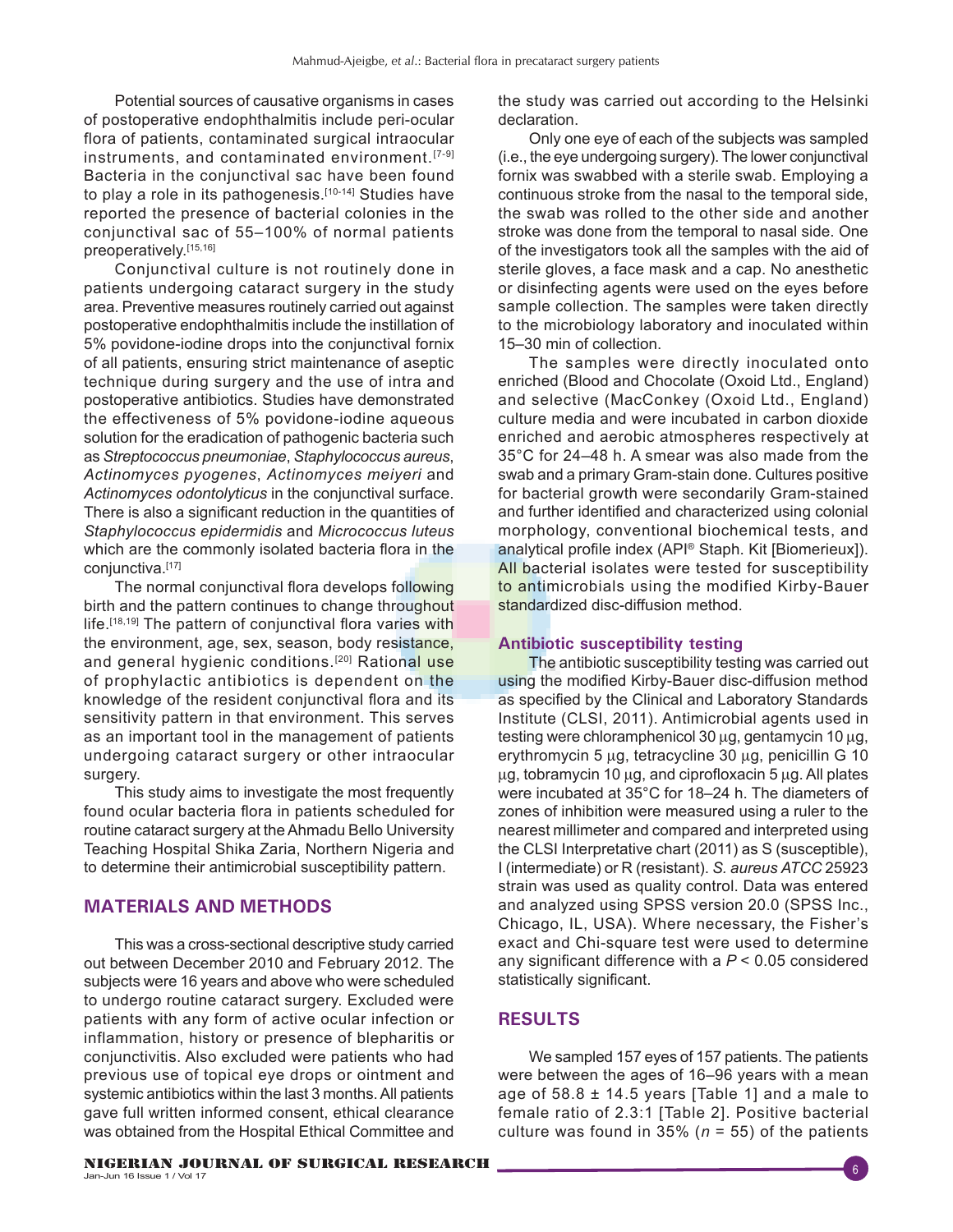[Tables 1 and 2], 65.4% (*n* = 36) of these were patients above 60 years [Table 1]. All the bacteria cultured were Gram-positive. Majority (74.5%, *n* = 41) of the organisms cultured were coagulase-negative *Staphylococcus* (CoNS) [Table 3].

The predominant bacteria isolated was *S. epidermidis* which made up 65.8% (*n* = 27) of the CoNS and 49.1% (*n* = 27) of the total organisms cultured. This was followed by *S. aureus, Staphylococcus hominis* and *Micrococcus* sp*.* each making up 9.1% (*n* = 5) of the bacteria cultured [Table 3]. A statistically significant relationship was found between culture status and age (*P* = 0.008), as well as sex (*P* = 0.01).

Antimicrobial susceptibility testing was done using erythromycin 5 µg, penicillin g 10 µg, chloramphenicol 30 µg, tetracycline 30 µg, gentamycin 10 µg, ciprofloxacin 5 µg and tobramycin 10 µg discs. Out of the bacterial isolates cultured, 32.7% (*n* = 18) showed resistance to tetracycline. Resistance each to erythromycin, chloramphenicol and penicillin was found in 11% (*n* = 6) of the isolates and gentamycin resistance was found in 1.8% (*n* = 1) of the isolates cultured. All the isolates were sensitive to tobramycin and ciprofloxacin [Figure 1]. There were no multidrug-resistant organisms.

#### **Table 1: Relationship of age and culture status**

| Age group (years) | Culture $n$ $\left(\frac{0}{0}\right)$ |                 | Total $n$ $\left(\frac{9}{6}\right)$ |
|-------------------|----------------------------------------|-----------------|--------------------------------------|
|                   | <b>Negative</b>                        | <b>Positive</b> |                                      |
| $10 - 25$         | 2(33.3)                                | 4(66.7)         | 6(100.0)                             |
| $26-40$           | 10(100.0)                              | 0(0.0)          | 10(100.0)                            |
| 41 and above      | 90(63.8)                               | 51 (36.2)       | 141(100.0)                           |
| Total $n$ $(\%)$  | 102(65.0)                              | 55 (35.0)       | 157(100.0)                           |

Fisher's exact: *F*=8.788, *P*=0.008

#### **Table 2: Relationship of sex and culture status**

| <b>Sex</b>       | Culture $n$ $\left(\frac{0}{0}\right)$ |                 | Total $n$ $\left(\frac{9}{6}\right)$ |
|------------------|----------------------------------------|-----------------|--------------------------------------|
|                  | <b>Negative</b>                        | <b>Positive</b> |                                      |
| Female           | 33(21.0)                               | 14(8.9)         | 47(29.9)                             |
| Male             | 69(44.0)                               | 41(26.1)        | 110(70.1)                            |
| Total $n$ $(\%)$ | 102(65.0)                              | 55 (35.0)       | 157(100.0)                           |

Chi‑square test: *F*=157.6, *P=*0.01

| Table 3: Frequency distribution of bacterial isolates |  |  |
|-------------------------------------------------------|--|--|
|-------------------------------------------------------|--|--|

| Organisms                    | Frequency     | Percentage |
|------------------------------|---------------|------------|
| <i>Kocuria</i> varians       | 4             | 7.3        |
| Micrococcus                  | 5             | 9.1        |
| Staphylococcus aureus        | 5             | 9.1        |
| Staphylococcus capitis       | $\mathcal{P}$ | 3.6        |
| Staphylococcus epidermidis   | 27            | 49.1       |
| Staphylococcus hominis       | 5             | 91         |
| Staphylococcus lugunensis    | 2             | 3.6        |
| Staphylococcus saprophyticus | 3             | 5.5        |
| <i>Staphylococcus sp.</i>    |               | 1.8        |
| Staphylococcus xylosus       |               | 1.8        |
| Total                        | 55            | 100.0      |

#### **DISCUSSION**

In this study, 35% (*n* = 55) of the subjects had a positive culture. Studies carried out here in Nigeria, and other parts of the world show a variation in positive cultures of preoperative conjunctival isolates ranging from 30% to 90%.[6,8,21-23]

CoNS made up 74.5% ( $n = 41$ ) of the isolates which was similar to de Kaspar *et al*. [21] and Mistlberger *et al*. [22] who had CoNS as 76% and 75% of their isolates in their study. This is probably because the studies were done at base hospitals following similar procedures to our study. The study in Ife, Nigeria<sup>[23]</sup> CoNS made up 50% of the isolates which is lower, while Chung *et al*. [24] in Korea had a higher value of 85%. Though in a study of the lid (closely related to the conjunctiva) Bekibele *et al*. [13] found CoNS made up 70% of the bacterial isolates. This finding is most likely because the eyelids serve as filters for particles and debris attempting to enter the eyes, untrapped materials which eventually get into the conjunctival fornix will be similar to those filtered by the lids.

In the current study,  $65.4\%$  ( $n = 36$ ) of patients that had positive culture were above 60 years. This is similar to Suto *et al.* in Japan<sup>[6]</sup> who found that 79% of those with a positive culture were 60 years and over and also Omotoye in Ife<sup>[23]</sup> who found that  $64%$  of patients with a positive culture were ≥50 years. The reduced personal hygiene of visually challenged elderly persons, as well as reduced immunity, could be responsible for this finding as immune function decreases with normal aging.<sup>[25]</sup> The high isolation rate in patients ≥60 years means they are more susceptible to post-operative infection and should, therefore, have more aggressive preoperative prophylaxis.

In our study, we did not culture any Gram-negative organisms while most similar studies done show low rates of isolation of Gram-negative. Suto *et al*., de Kaspar *et al*. and Omotoye had 6.7%, 5.9%, and



**Figure 1:** Antibiotic sensitivity pattern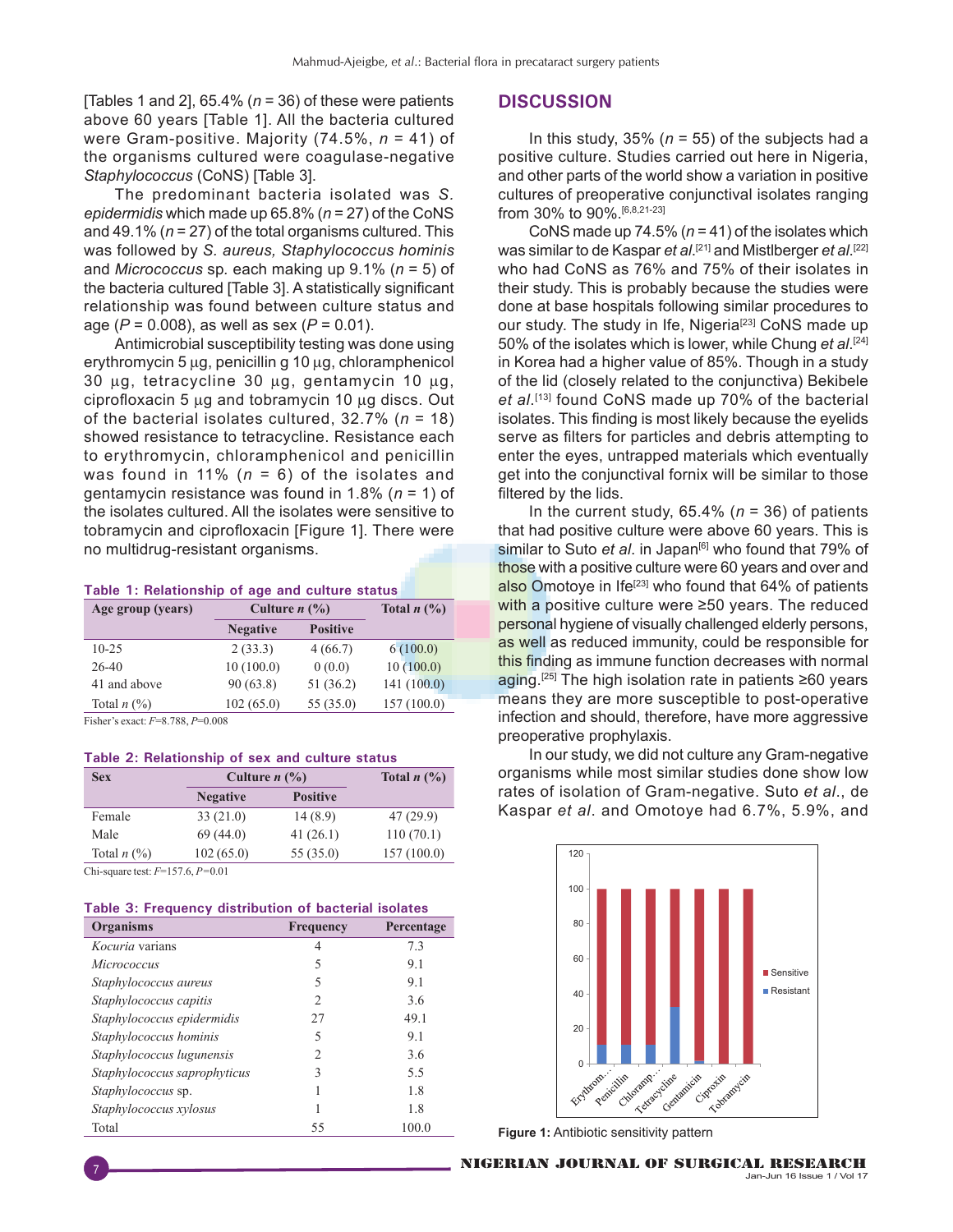29.5%, respectively.<sup>[6,21,23]</sup> With regards to antibiotic sensitivity, we found that all the bacterial isolates were sensitive to ciprofloxacin and tobramycin. This was in contrast to studies from other parts of the world were there seems to be a growing resistance by organisms to the older fluoroquinolones. Suto *et al*. [6] found a 14% resistance to ciprofloxacin and de Kaspar *et al*. [21] found as much as 81% resistance to levofloxacin. Suto *et al*.[6] also found a 17.9% resistance to tobramycin whereas we found none. This can be explained by the relatively higher cost of these antibiotics in the study area making the likelihood of abuse less and by extension lower resistance by the organisms. Resistance to Gentamycin was found in 1.8% (*n* = 1) of the organisms which compares with a study by Omotoye<sup>[23]</sup> who found 82.6% of their isolates sensitive to gentamycin, 11% (*n* = 6) of organisms were resistant to erythromycin which is comparable to what Omotoye<sup>[23]</sup> found in 29% of their isolates. de Kaspar *et al*. [21] however found resistance in 50% of their isolates.

Chloramphenicol which is commonly used had an 11% (*n* = 6) resistance from the isolates in contrast to Omotoye in Ife who found a 61.3% resistance to chloramphenicol.[23] Tetracycline had resistance from 32.7% (*n* = 18) of isolates which is about half the proportion of Omotoye who found 71% of isolates resistant to this drug.<sup>[23]</sup> CoNS are the most prevalent bacteria in the conjunctival sac with *S. epidermidis* being the most common. Commonly used antibiotics such as chloramphenicol, gentamycin, ciprofloxacin, and tobramycin are still generally effective against these resident flora.

## **CONCLUSION**

CoNS are the most prevalent bacteria in the conjunctival sac with *S. epidermidis* being the most common. The high isolation rate in patients  $\geq 60$  years means they are more susceptible to postoperative infection and should, therefore, have more aggressive preoperative prophylaxis. Commonly used antibiotics such as chloramphenicol, gentamycin, ciprofloxacin, and Tobramycin are still generally effective against these resident flora.

#### **Financial support and sponsorship** Nil.

## **Conflicts of interest**

There are no conflicts of interest.

## **REFERENCES**

1. Rabiu MM, Kyari F, Ezelum C, Elhassan E, Sanda S, Murthy GV, *et al.* Review of the publications of the Nigeria national blindness

survey: Methodology, prevalence, causes of blindness and visual impairment and outcome of cataract surgery. Ann Afr Med 2012;11:125‑30.

- 2. Adio AO. Surgical uptake in an ophthalmically underserved state in Nigeria: A preliminary Report. J Surg Surg Sci 2008;1:24‑8.
- 3. Speaker MG, Milch FA, Shah MK, Eisner W, Kreiswirth BN. Role of external bacterial flora in the pathogenesis of acute postoperative endophthalmitis. Ophthalmology 1991;98:639‑49.
- 4. Hori Y, Nakazawa T, Maeda N, Sakamoto M, Yokokura S, Kubota A, *et al.* Susceptibility comparisons of normal preoperative conjunctival bacteria to fluoroquinolones. J Cataract Refract Surg 2009;35:475‑9.
- 5. Lalitha P, Rajagopalan J, Prakash K, Ramasamy K, Prajna NV, Srinivasan M. Postcataract endophthalmitis in South India incidence and outcome. Ophthalmology 2005;112:1884-9.
- 6. Suto C, Morinaga M, Yagi T, Tsuji C, Toshida H. Conjunctival sac bacterial flora isolated prior to cataract surgery. Infect Drug Resist 2012;5:37‑41.
- *7.* Walker CB, Claoué CM. Incidence of conjunctival colonization by bacteria capable of causing postoperative endophthalmitis. J R Soc Med 1986;79:520‑1.
- 8. Liesegang TJ. Use of antimicrobials to prevent postoperative infection in patients with cataracts. Curr Opin Ophthalmol 2001;12:68‑74.
- 9. Miño de Kaspar H, Grasbon T, Kampik A. Automated surgical equipment requires routine disinfection of vacuum control manifold to prevent postoperative endophthalmitis. Ophthalmology 2000;107:685‑90.
- 10. Kazmierczak AK, Szewczyk EM. Bacteria forming a resident flora of the skin as a potential source of opportunistic infections. Pol J Microbiol 2004;53:249-55.
- 11. Gawronska M, Kaluzny J, Mikucka A, Gospodarek E. Bacterial flora of conjunctival sac in patients with cataract. Methods of disinfection and evaluation of their efficiency. Klin Oczna 2005;107:408‑13.
- 12. Dohmen PM. Influence of skin flora and preventive measures on surgical site infection during cardiac surgery. Surg Infect (Larchmt) 2006;7 Suppl 1:S13‑7.
- 13. Bekibele CO, Kehinde AO, Ajayi BG. Upper lid skin bacterial count of surgical eye patients in Ibadan, Nigeria. Afr J Med Med Sci 2008;37:273‑7.
- 14. Heaven CJ, Mann PJ, Boase DL. Endophthalmitis following extracapsular cataract surgery: A review of 32 cases. Br J Ophthalmol 1992;76:419‑23.
- 15. Boes DA, Lindquist TD, Fritsche TR, Kalina RE. Effects of povidone‑iodine chemical preparation and saline irrigation on the perilimbal flora. Ophthalmology 1992;99:1569-74.
- 16. Singer TR, Isenberg SJ, Apt L. Conjunctival anaerobic and aerobic bacterial flora in paediatric versus adult subjects. Br J Ophthalmol 1988;72:448‑51.
- 17. Vanzzini Zago V, Villar-Kuri J, Flores-Alvarado V, Marino Castro A, Pérez-Balbuena AL. Conjunctival flora before and after application of 5% povidone-iodine solution. Open Access Textbook: Conjunctivitis – A Complex and Multifaceted Disorder, Part 3. Ch. 9. Rijeka, Croatia: InTech Open Access Publisher; 2011. p. 135-44.
- 18. Gündüz A, Gündüz A, Cumurcu T, Seyrek A. Conjunctival flora in Behçet patients. Can J Ophthalmol 2008;43:476‑9.
- 19. Thiel HJ, Schumacher U. Normal flora of the human conjunctiva: Examination of 135 persons of various ages. Klin Monbl Augenheilkd 1994;205:348‑57.
- 20. Kanellopoulos AJ, Dreyer EB. Postoperative infection following current cataract extraction surgery. Int Ophthalmol Clin 1996;36:97‑107.
- 21. de Kaspar HM, Kreidl KO, Singh K, Ta CN. Comparison of